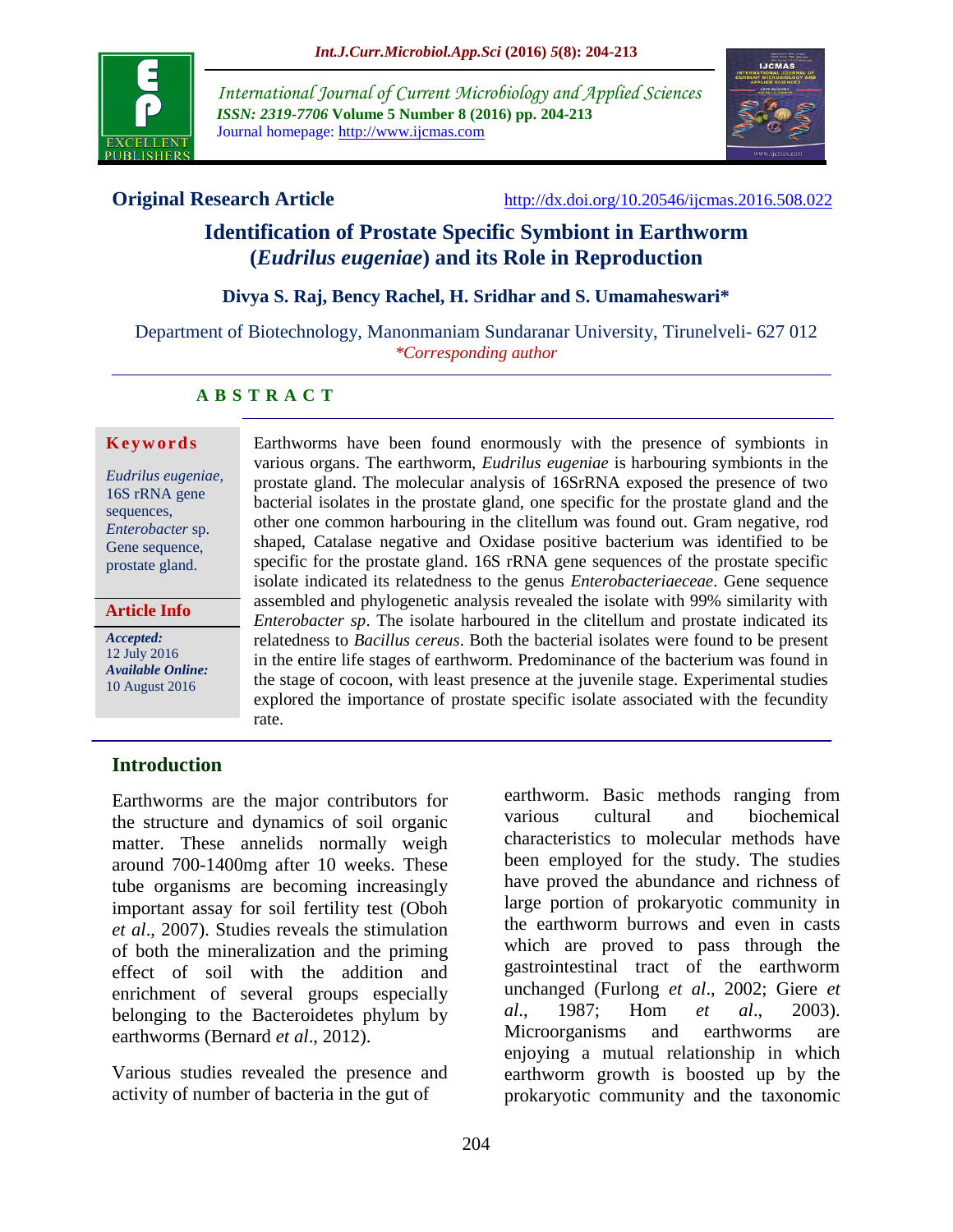addition with enrichment and stimulation of bacterial groups are done by earthworms. This partnership mineralises, humify organic matters and even facilitate chelation of metal ions (Brown, 1995; Drake *et al*., 2007; Lavelle, 1988; Mieen, 1963). The mutual relationship has even been studied with micro fungi whereby *Aspergillus flavus* has shown profound amendment in increasing earthworm growth when added with substrates (Pizl *et al*., 2003). Bright M Giero have given detailed description on the two way integration of microbial symbionts into the reproductive and developmental processes of their hosts ie, through the horizontal and vertical transmission. The horizontally transmitted symbionts are taken up from the environment anew by each host generation rather than inheriting from the parent and vertically transmitted symbionts are most often transferred through the female germ line (Bright *et al*., 2010).

Earthworm *Lumbricidae* has been found to harbour *Acidovorox* in their excretory organ. Specific species are found to harbour through the vertical mode of transmission and other internal and external gut symbiosis occurs through the horizontal transmission where the species can be varied in number and identity. Studies reveal that the symbionts are deposited in the time of development and are colonizing in the egg capsules (Davidson *et al*., 2010). Even though being a hermaphrodite these tube animals mostly need a mate to reproduce. They have two male openings and two sperm receptacles which can take in sperm from another mate. They have a pair of ovaries that produce eggs. Prostate glands are a pair of large, white, flat, irregular and solid glandular masses lying one on either side of the gut and extending from 16/17th to 20/ 21st segment. The prostate gland secretes prostate fluid whose function is still unknown (Gupta, 1999). This work

emphasizes the identification of symbiont in the prostate gland.

#### **Materials and Methods**

#### **Collection of sample**

Earthworms, *Eudrilus eugeniae* collected from the Vermi Biotechnology Laboratory of the Department of Biotechnology, Manonmaniam Sundaranar University, Tirunelveli has been used for the entire study. Gut clearance of the earthworms were performed using 1% agar medium for 24 hours.

#### **Isolation of Microbes from Prostate Glands**

Earthworm specimens were cleaned with water, given anaesthesia using 7% ethanol and dissected. The prostate gland was aseptically removed and plated on nutrient agar plates for incubation at 37°C for 24 hrs. On the other hand aseptically removed prostate gland was surface sterilised by washing with 0.1% mercuric chloride followed by sterile distilled water for five minutes each. On the other set of experiment, the surface sterilised prostate gland was cut into two halves horizontally and placed on nutrient agar plates, incubated at  $37^{\circ}$ C for 24 hrs.

#### **Quantification of Microbes**

Aseptically removed surface sterilised prostate was crushed in 1ml sterile water. Serial dilution was performed up to 10-6. All the plates were incubated at 37°C for 24hrs. In another set of experiment, the prostate was cut into four equal halves viz., Anterior Left and Right, Posterior Left and Right. All the specimens were crushed separately using micro pestle with 1ml water and serially diluted up to 10-6. The isolated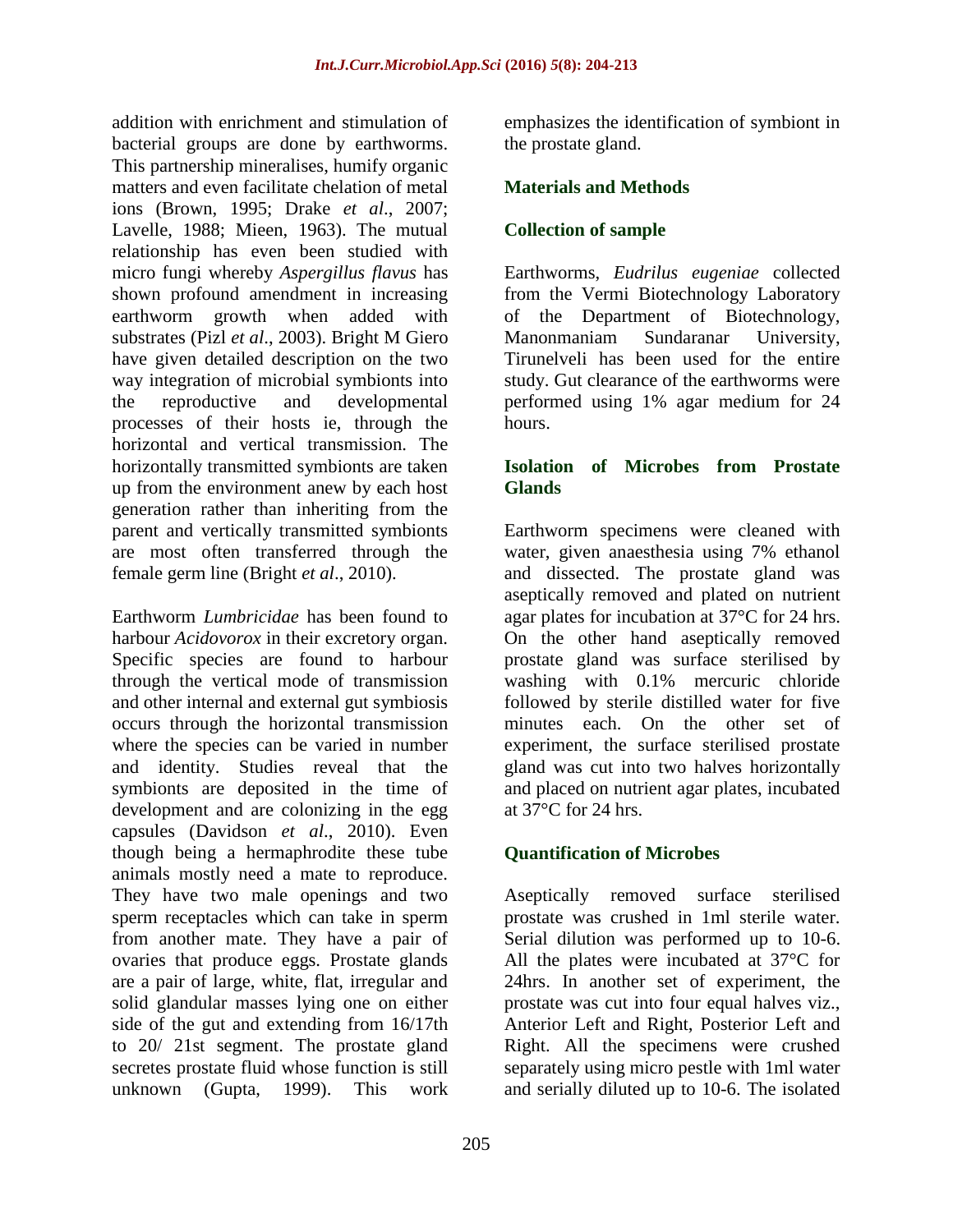single colonies were subjected for further characterization.

#### **Biochemical Characterisation**

The bacterial cultures used during the study were grown in Nutrient Agar at 37°C and maintained as 20% frozen glycerol stocks at -20°C. Identification of the isolate was performed according to the Bergey's Manual of Determinative Bacteriology (Williams & Wilkins, 1994). Morphology of the cultures were identified by Gram's staining and biochemical characteristics viz., Motility, Indole, Methyl Red, Voges Proskauer, Citrate, Catalase, Oxidase and Carbohydrate Fermentation were carried out using standard test methodology.

#### **Molecular Level Characterization-16SRNA**

DNA was isolated from the selected strain using standard DNA isolation procedure and the sample was subjected for sequencing analysis through a technology service provider at Salem Tamil Nadu, India. Analysis of the nucleotide sequence was performed by using online software of NCBI. Phylogenetic analysis of the strain 1 and 2 was performed. Consensus sequence was aligned for phylogenetic identification with related bacterial strains which was carried out by software generated Phylogenetic Construction Method.

#### **Antibiotic Assay**

Using Disc diffusion method, Antibiotic Susceptibility Assay was carried out for two isolated strains. Antibiotics like Amikacin (30mcg), Ampicillin (25mcg), Cefuroxime (5mcg), Ciprofloxacin (5mcg), Clindamycin, Erythromycin, Gentamycin (10mcg), Imipenem (10mcg), Kanamycin (30mcg), Methicillin (5mcg), Nitrofurintonin

(30mcg), Norfloxacin (10mcg), Oxacillin (1mcg), Penicillin (10units), Tetracyline (30mcg) and Vancomycin (30mcg).

#### **Identification of LC50 Antibiotic against Earthworm**

Around 50mg of antibiotics viz, Imipenem, Methicillin, Oxacillin, Kanamycin and Erythromycin was dissolved in 1ml of sterilised distilled water separately. Different concentrations of each antibiotics ranging from 1μl, 2μl, 3μl, 5μl, 10μl, 25μl, 50μl, 75μl, 100μl were injected into the clitellum region of each set of 5 earthworms. As control same volume of sterile water was injected into the earthworm clitellum. Both the control and test earthworms were incubated in 1% agar medium. Mortality and morphological changes were noted in every one hour for a period of 24 hours.

#### **Effect of Antibiotics in Earthworm Reproduction**

About50mg of antibiotics viz., Imipenem (10mcg), Methicillin (5mcg), Oxacillin (1mcg), Kanamycin (30mcg) and Erythromycin (15mcg) were dissolved in 1ml sterilised distilled water separately. Antibiotics of 2μl were injected into the clitellum region of the earthworms. Sterile water served as the control. Control and test earthworms were placed in 50gm of compost media and their fecundity rate was observed in 30 days.

#### **Quantification of Symbionts in cocoons produced by Kanamycin and Oxacillin injected Earthworm**

Antibiotics Kanamycin and Oxacillin were injected into the clitellum region of the earthworm. After 14th day, fresh cocoons collected were surface sterilised and subjected for serial dilution to 10-6 and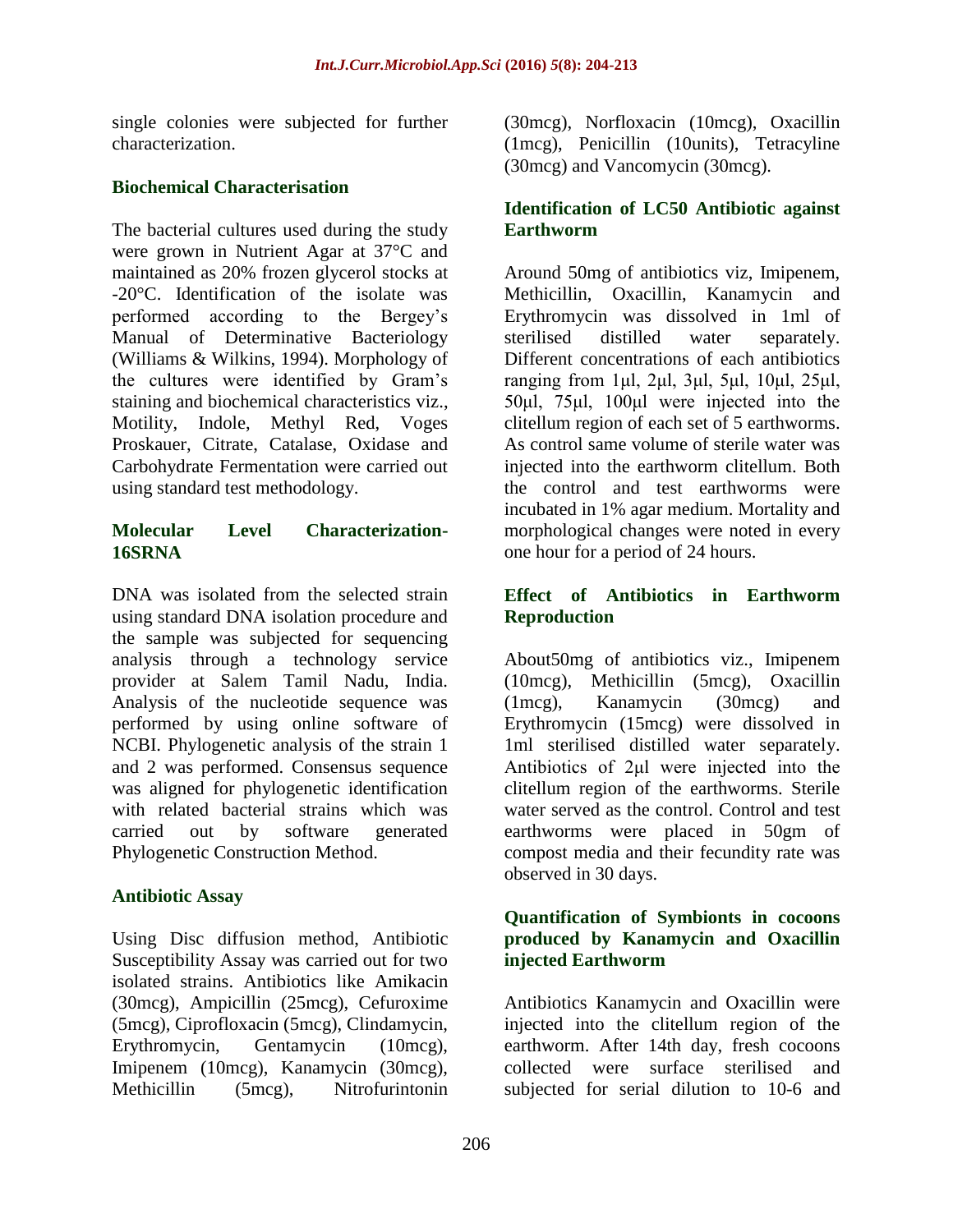plated on Nutrient Agar medium followed by incubation to enumerate the colonies.

#### **Establishment of Symbionts in the Prostate**

The emergence and establishment of the symbiotic microbiota in the prostate of the earthworm all through its life cycle was evaluated by collection of the various stages of the earthworm's viz., cocoon, juvenile, matured juvenile, pre clitellated and mature earthworm. For a juvenile and matured juvenile the segments from 16 and 20 and for pre clitellated and the matured earthworm their prostate were examined for the presence of the symbiotic microbe using the serial dilution method.

#### **Results and Discussion**

From the gut cleared earthworm, the aseptically removed prostate organs were placed on Nutrient Agar for enumeration of colonies. Absence of bacterial colonies was noticed in the surface sterilised prostate gland samples whereas development of bacterial colonies was observed in the plates where the prostate organ was placed without surface sterilization. But colonies were produced where prostate organ was aseptically removed and also where the organ had been placed as two horizontal halves (Fig 1). The surface sterilization method proved to be efficient in removing the exobiotic bacteria. The experiment in which the prostate was cut and placed indicated the presence of symbiont bacteria in the prostate organ. On quantification of the microbes, two types of colonies were identified and designated as Prostate Specific I and Prostate Specific II (PS I and PS II) (Fig 2 ). However PS I was found to be present both in the clitellum and the head region whereas PS II was absent in both the head and clitellum region (Fig 3).

On observing the localization of the colonies in the prostate gland, the posterior right region harboured higher population of both the PS I and PS II colonies. The anterior right and left and the posterior left region harboured bacterial colonies in the order of 104 CFU/ml of PS I and 104 CFU/ml of PS II respectively. The posterior right region harboured the order of 106 CFU/ml of PS I and PS II. Enumeration results highlighted the predominant harbour of both PS I and PS II (Fig 4) in the posterior right region.

The PS I was confirmed to be Gram positive belonging to the genera Bacillus whereas PS II was identified to be Gram negative of the genera Enterobacter through performance of the preliminary morphological and biochemical identification tests in the lab (Data not shown). Based on the nucleotide homology and phylogenetic analysis, the microbe PS I was detected to be closely related to *Bacillus cereus* with 99% identity and 99% query coverage (data not shown) and PS II detected to be closely related to *Enterobacter clocae* with 100% identity and query coverage (Swofford, 2001) (Fig 5).

Results from the antibiotic susceptibility assay towards 16 commercially available antibiotics indicated that both the cultures were resistant to Methicillin, Oxacillin, Ampicillin and Penicillin (Fig 6). Studies pertaining to identification of the LC 50 of antibiotics indicated 2μl of antibiotic to be well below the LC50 values of those antibiotics that could be administrated to the earthworms.

On evaluation of the emergence of these symbionts in various life stages it was found to be abundant in cocoon stage which seemed to reduce through juvenile stage and later found an increase in the succeeding life stages up to adult. A mature worm possessed maximum PS I and PS II while the juveniles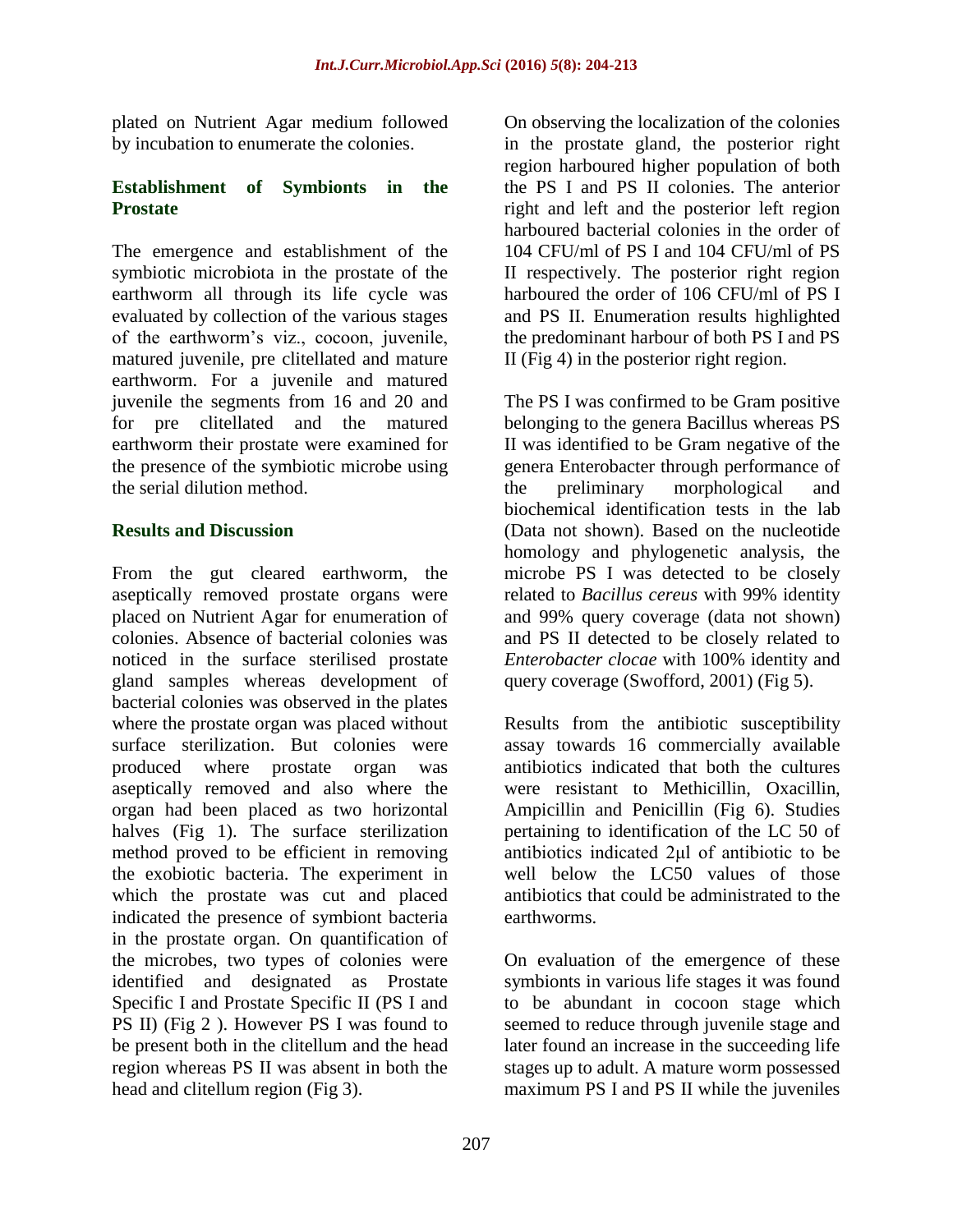owned a minimum PS I and PS II (Fig. 7). During the in vitro studies conducted for quantification of symbionts in the prostate gland the sensitive antibiotics such as Kanamycin for PS I rendered a reduction in the PS I colonies to 102 CFU/ml and Imipenem made a reduction in the number of PS II to 10-1 respectively. The colony count for both the microbes were found to be normal for the Methicillin injected earthworm (Data not shown).The study conducted to find out the importance of PS I and PS II in earthworm reproduction by exposing them to sensitive antibiotics indicated that on injection of the sensitive antibiotic, Kanamycin for PS I, the fecundity rate was observed to be normal on comparison with the control worms. Absence of fecundity rate was observed on administration of the sensitive antibiotics viz., Imipenem and Erythromycin for PS II. Absence of development of cocoons by providing antibiotics sensitive to PS II indicated that the loss of PS II have led to their reproductive efficiency proving the importance of PS II *Enterobacter sp.* in cocoon production (Table 1).

The data obtained from the entire research work clearly describes and provide evidence

for the existence of bacterial symbionts in the prostate organ of the earthworm, *Eudrilus eugeniae*.

Two different bacterial colonies were clearly identified to be present in the prostate organ. Basic microbiological studies and molecular level characterisation confirmed that a single species which is specific for the prostate gland is *Enterobacter sp.* The other bacterium which was found along with *Enterobacter sp.* was identified as the *Bacillus sp*. (data not shown) and its presence was confirmed throughout the location of the head and prostate gland whose function is still unknown. 100% identity was confirmed to the *Enterobacter clocae* .The fluctuated presence of the *Enterobacter sp*. in the prostate gland with abundance in the cocoon stage with a decline in the juvenile and again abundance at the adult stage clearly explained that this bacteria is entering to cocoon stage through the vertical transmission which later on gets disappeared at the juvenile stage when mating does not takes place and again reappearing in the adult stage to cope up with the motility of sperm and there by cocoon production.

|                                                   | $14^{th}$ Day  |                |                  |                | $28th$ Day     |             |                  |   |
|---------------------------------------------------|----------------|----------------|------------------|----------------|----------------|-------------|------------------|---|
| Contents injected<br>into Earthworm<br>$(2\mu l)$ | No. of Cocoons |                | No. of Juveniles |                | No. of Cocoons |             | No. of Juveniles |   |
|                                                   |                | П              |                  | П              | Т              | $_{\rm II}$ |                  | П |
| Sterile water                                     | 4              | 3              | $\overline{2}$   | 3              | $\overline{4}$ | 3           | 3                | 3 |
| Imipenem                                          | $\Omega$       | $\Omega$       | $\Omega$         | $\Omega$       | $\Omega$       |             | $\Omega$         | 2 |
| Methicillin                                       | $\overline{2}$ | 3              | 2                | 3              | 3              | 3           | 3                | 2 |
| Kanamycin                                         | 2              | $\overline{2}$ | 3                | $\overline{2}$ | $\overline{2}$ | 3           | 4                | 3 |
| Oxacillin                                         | 4              | 3              | $\overline{4}$   | 3              | $\overline{2}$ | 3           | 3                | 3 |
| Erythromycin                                      | $\mathbf{0}$   | $\mathbf{0}$   | $\mathbf{O}$     | $\mathbf{0}$   |                |             | $\overline{2}$   |   |
| Control                                           | 4              | 3              | 3                | 5              | 4              | 3           | 3                | 5 |

#### **Table.1** Fecundity Rate of Earthworm on injection with various antibiotics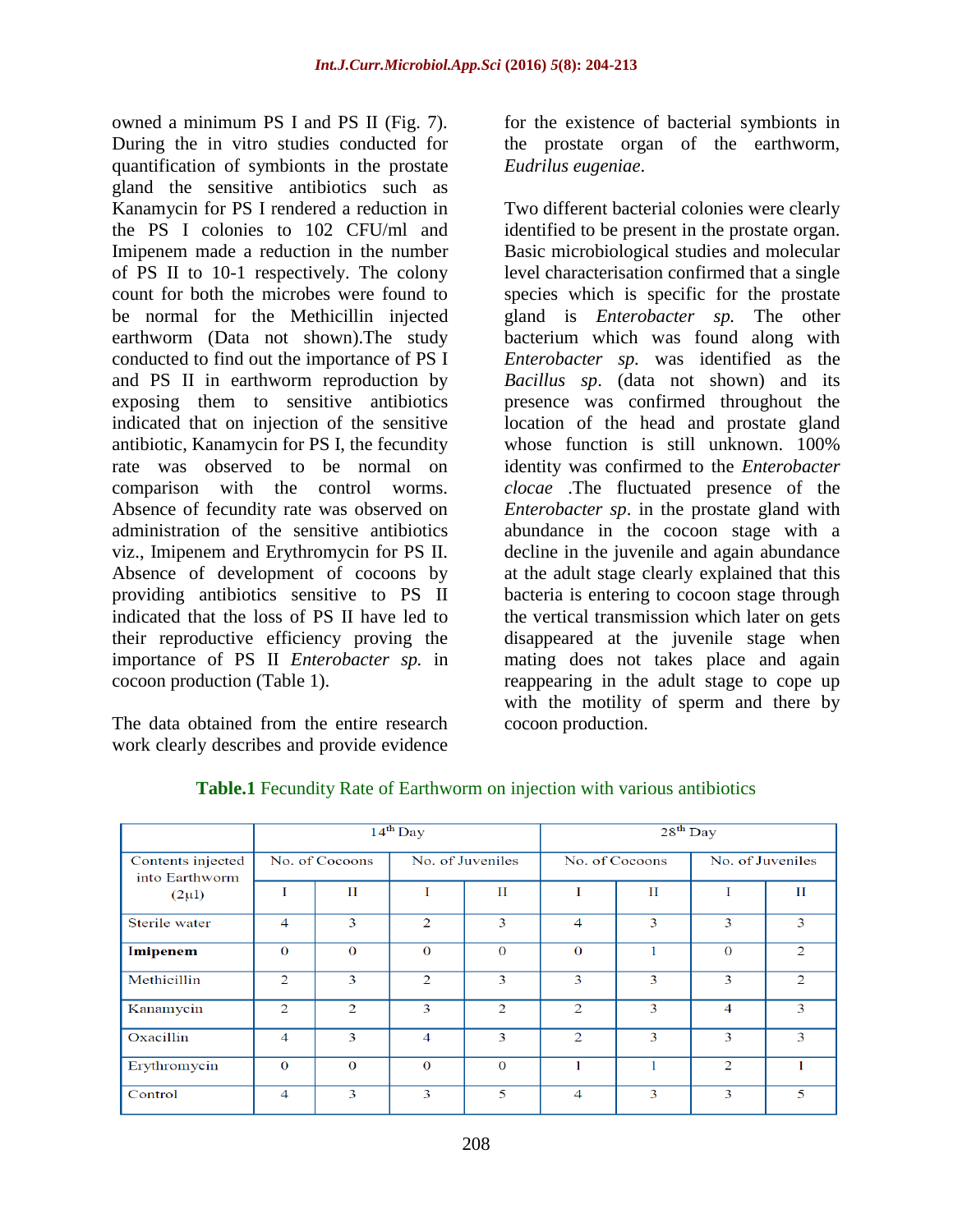#### **Fig.1** Isolation of prostate specific symbionts



Isolation of culture from Prostate Organ in Nutrient Agar Plates. (A) Surface sterilised Prostate Organ, absence of microbes. (B) Aseptically removed Prostate Organ with bacterial colonies around it. (C) Horizontally cut and plated Prostate organs with colonies around it.

## **Fig.2** Prostate Specific symbiont - PS I and PS II



Isolated Prostate Specific Bacterial Colony On Nutrient Agar Plate. (A) Colonies isolated from the Prostate Organ 10-6 dilution. (B) Isolated pure culture of Colony marked on plate as PS I (PS One) (C) Isolated pure culture of Colony marked on plate a as PSII (PS Two)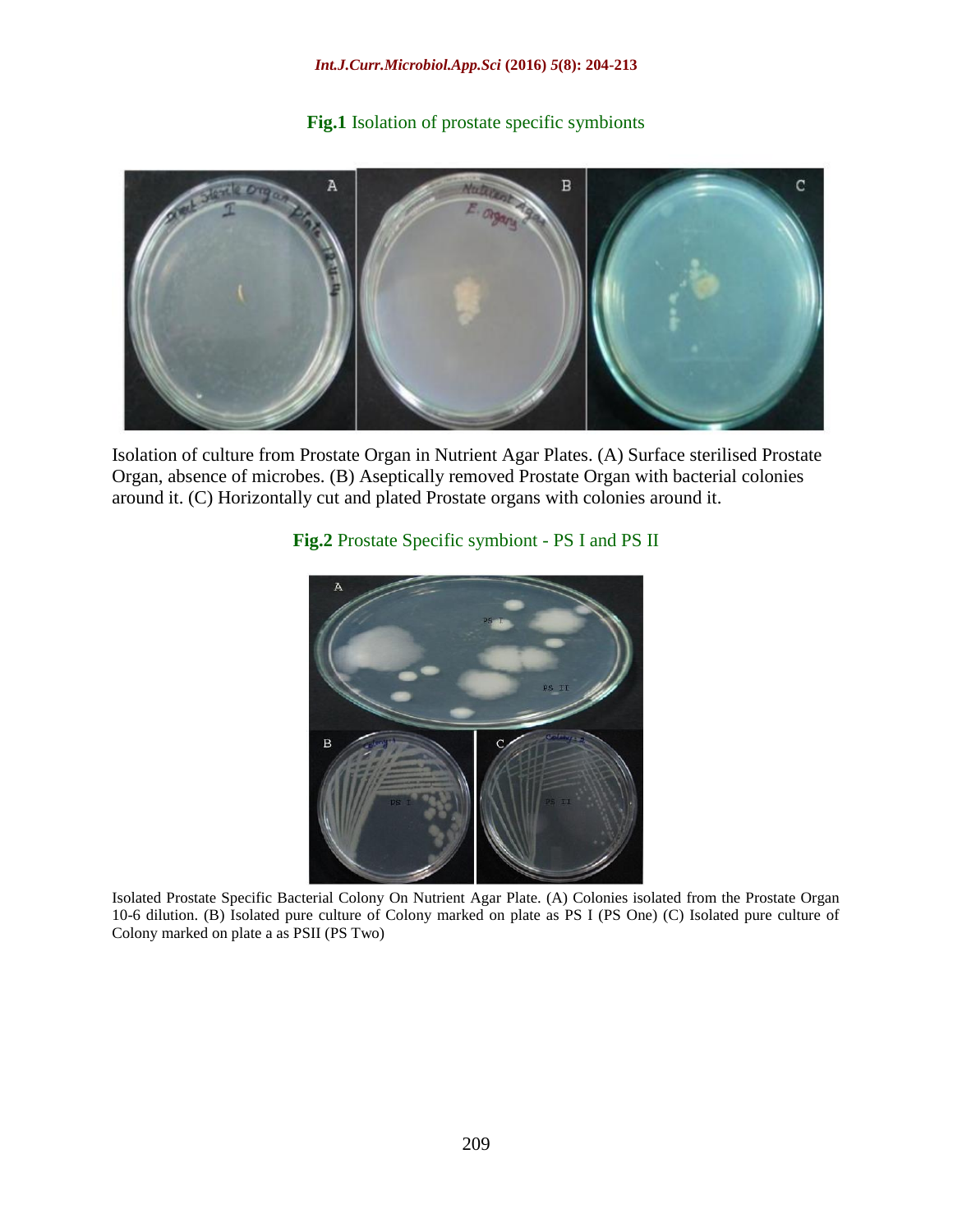# B A

**Fig.3** Specificity of Prostate specific Symbionts PS II

Images of isolation plates. Serially diluted Nutrient plates of head and clitellum regions of earthworm. (**A**) Clitellum region and (**B**) Head region. Presence of PS I along with other colonies. PS II colony is absent in head and clitellum region.



#### **Fig.4** Quantification and localization of symbiont microbes in Prostate organ

Quantification and localization of symbiont microbes in Prostate organ. (A) Diagrammatic representation showing presence of PS I culture in head and clitellum and absence of PS II in head and clitellum region with specific presence only at prostate gland. (B) Schematic presentation showing Posterior Right region harboring higher population of both PS I and PS II than the other regions**.** (C)-(F) Culture plate images at 10-4 dilution of symbionts isolated from prostrate regions. (C) Anterior Left (D)Anterior Right (E)Posterior Right (F)Posterior Left.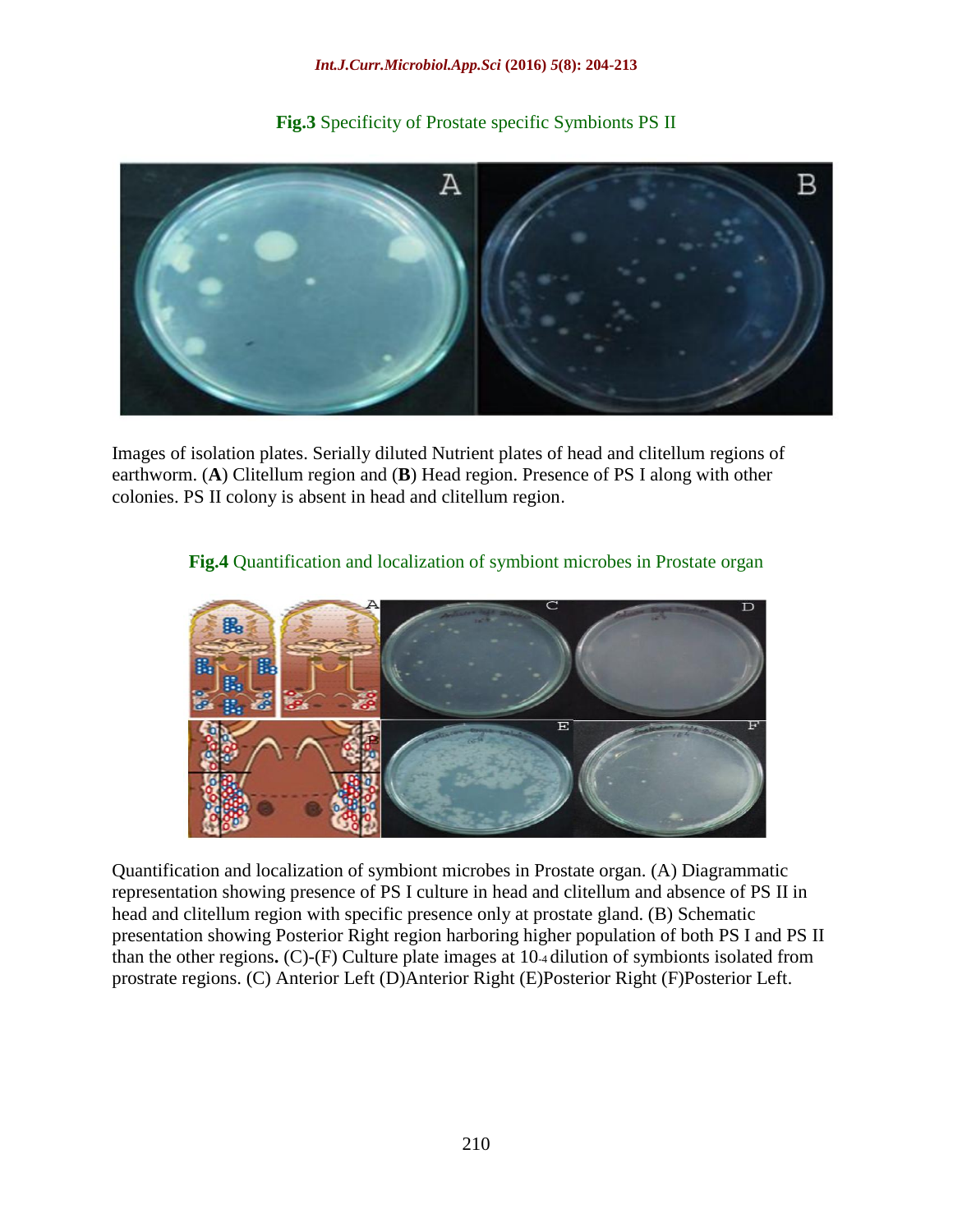**Fig.5** Phylogenetic Tree Analysis showing PS II symbiont to be Enterobacter sp.



**Fig.6** Antibiotic susceptibility test



Antibiotic susceptibility testing of PS I *Bacillus sp.* and PS II *Enterobacter sp*. against 16 antibiotic discs. A: Norfloxacin, B: Vancomycin, C: Oxacillin, D: Tetracycline, E: Cefuroxime, F: Amikacin, G: Ampicillin, H: Erythromycin, I: Penicillin, J: Gentamycin, K: Methicillin, M: Kanamycin, N: Ciprofloxacin, O: Imipenem, P:Nitrofurintonin. (1) Antibiotic Susceptibility of *Bacillus sp.* against 16 antibiotic discs and (2) Antibiotic susceptibility of *Enterobacter sp*. against 16 antibiotic discs.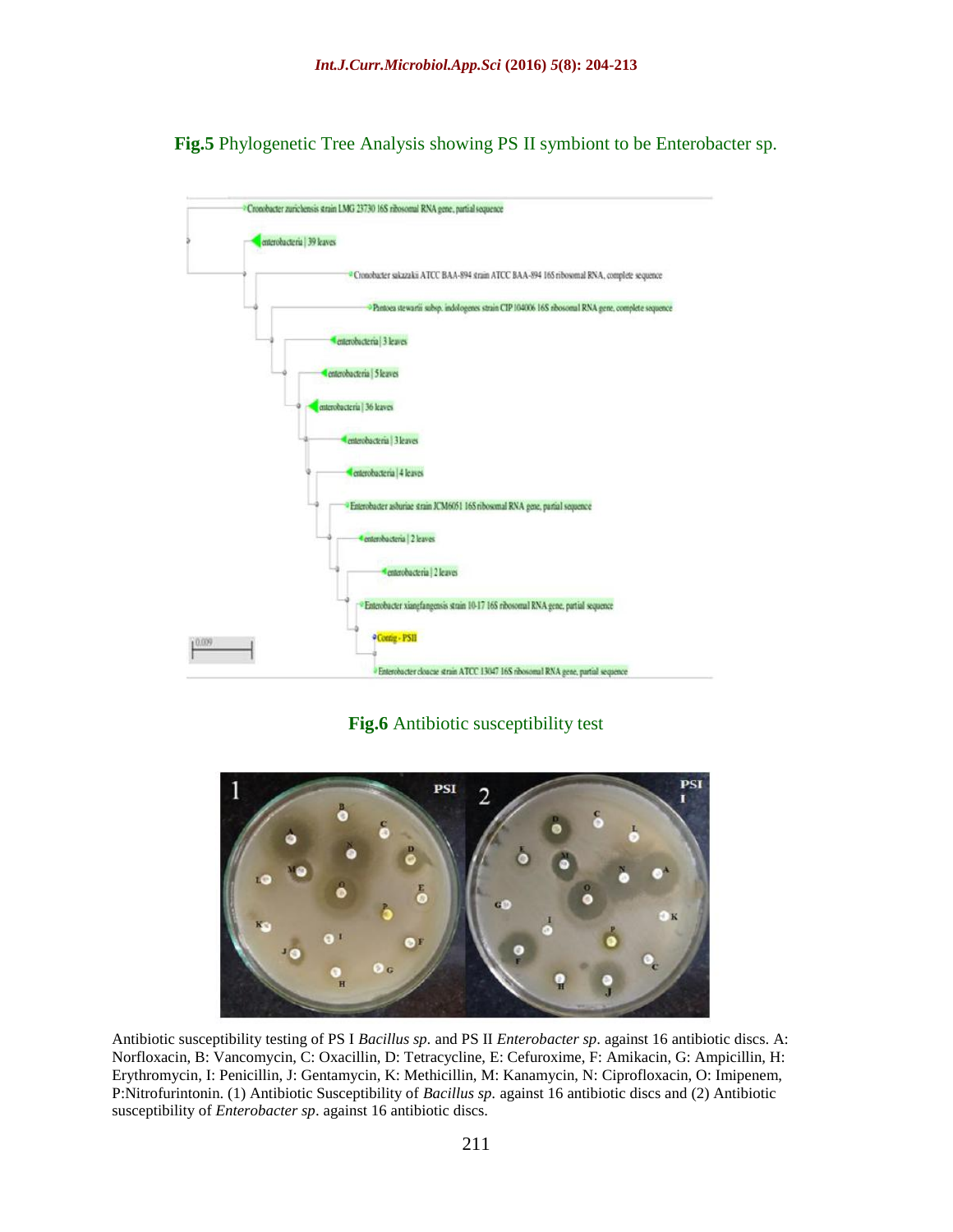

**Fig.7** Quantification of Symbionts in various life stages of earthworm

Quantification of Symbionts in various life stages of earthworm from cocoon stage to adult stage.(A)Cocoon 10-2 dilution (B) Juveniles 10-2 dilution I (C) Juveniles 10-2 dilution II, (D) Pre clitellated I 10-4 dilution (E) Pre clitellated II 10-6 dilution (F) Adult earthworm 10-6 dilution.

Position analysis revealed that *Enterobacter sp*. harboures the posterior right region of the prostate gland. The reason for the absence of cocoon production might be due to the absence of *Enterobacter sp*. Which has been identified through the antibiotic sensitivity studies. This finding clearly proves that *Enterobacter sp*. is playing a major role in the reproduction ability of the earthworm, *Eudrilus eugeniae* and its absence resulted in the loss of reproduction ability.

In conclusion, the earthworm, *Eudrilus eugeniae* has a pair of prostate organ between the segments 16 to 20. This prostate organ harbours two types of bacterial

colonies. Nucleotide homology analysis revealed the bacteria to be *Bacillus cereus*  and *Enterobacter sp.* respectively. From the study conducted, *Bacillus cereus* was found to be present in the head and the clitellum region and *Enterobacter sp*. was found to be specific for prostate. No hundred percent identity has been found for PS II (Enterobacter species) which revealed the bacterium could be of a new species where further nucleotide studies is mandatory to carry over for the future. The antibiotic susceptibility revealed the presence of symbionts higher in all the stages excepting the juvenile stage and also revealed the importance of PS II (*Enterobacter sp)* in the fecundity rate. It could be concluded that the